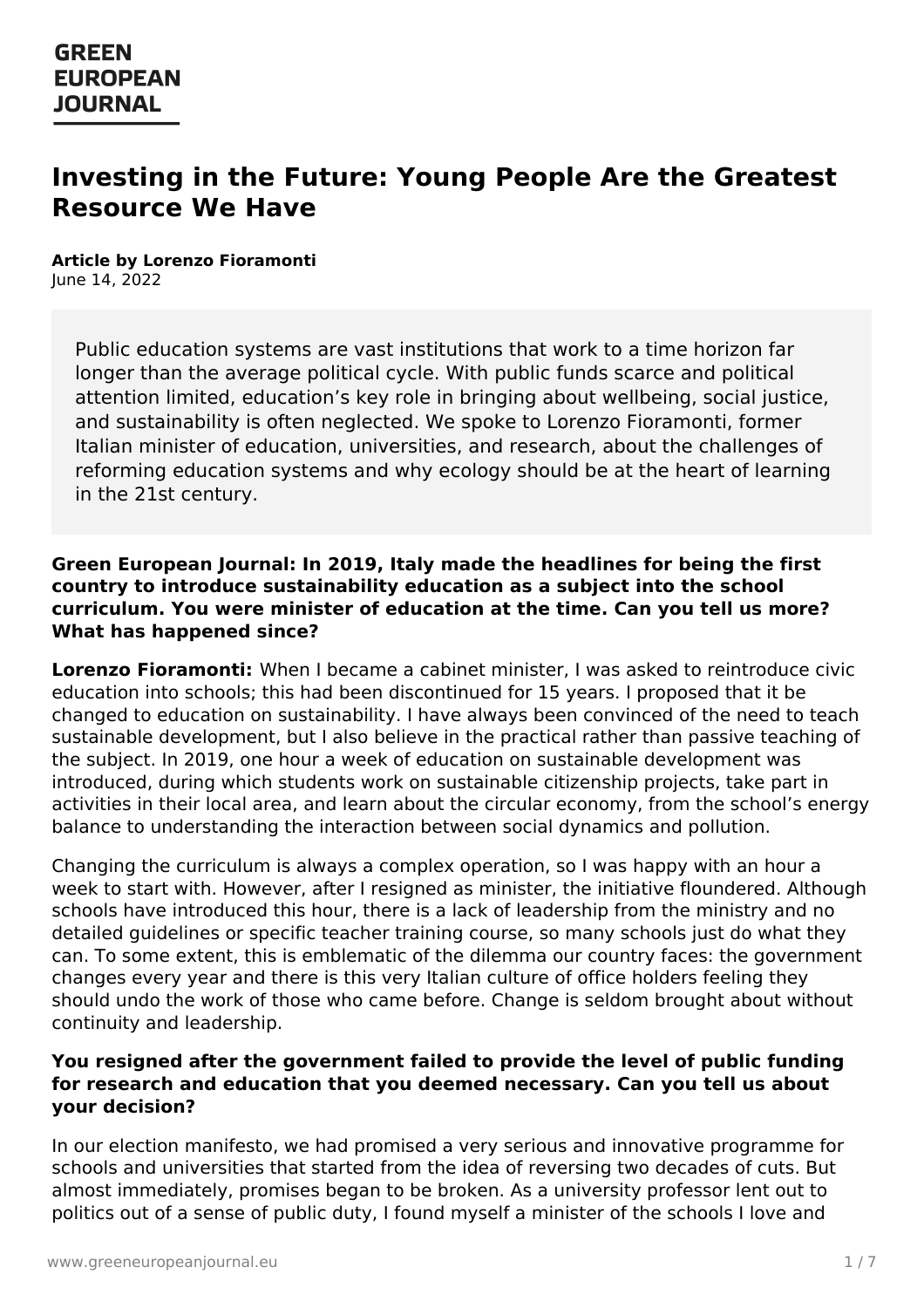absolutely without the means to achieve what I had promised.

Both privately and in public, I pointed out that our election promises were not getting the attention they needed. I hoped that the then-head of government would reassess the situation. However, this did not happen and so I resigned, also to be at peace with myself.

Education and research in today's politics are considered second-tier issues, so much so that politicians who want to progress in their careers are careful not to be ministers of education, universities, and research. Human capital is the true energy resource of a country, and it is developed in schools. The minister of research and education is the minister responsible for building the future of the country.

### **The pandemic shook education systems around the world. What was the impact in Italy? Can any positive legacy be found from the experience?**

Overall, I think it went pretty badly. Some schools may have managed quite well, but too many children fell out of the system. The pandemic hit a generation hard and caused significant psychological damage. However, we can learn from our mistakes.

First, we discovered that we only knew how to teach lessons in the traditional way, and that we used technology as if it were a substitute for face-to-face lessons. To be effective, technologies need to be adapted to the teaching model, which is not the case at the moment.

Second, we understood how difficult it is to manage a school system composed of large institutions full of students, what I call the "shopping malls of education". The trend during recent decades has been precisely that: of closing small schools and concentrating masses of students in huge comprehensive institutions that do not work, especially from the teaching point of view.

I hope that the pandemic has shown how important it is to go back to neighbourhood, town, and village schools: a network of small schools that are interconnected and more easily manageable, employ innovative teaching methods, and could even offer some community education programmes.

> Human capital is the true energy resource of a country, and it is developed in schools.

### **As minister, you expressed a desire to put the climate and the environment at the centre of education and public research. Can ecology provide this direction for our education systems?**

There is no [alternative](https://www.greeneuropeanjournal.eu) to making ecology and sustainable development the compass of our education and research systems. The great challenges in the history of humanity have always had an influence on what, and how, we teach. We need only think of the diffusion of the liberal arts, as they are known in English- speaking countries, and how they emerged from the great challenges of the Enlightenment period: human rights, individual freedom, and the abolition of the ancien régimes. The liberal arts became the basis for modernity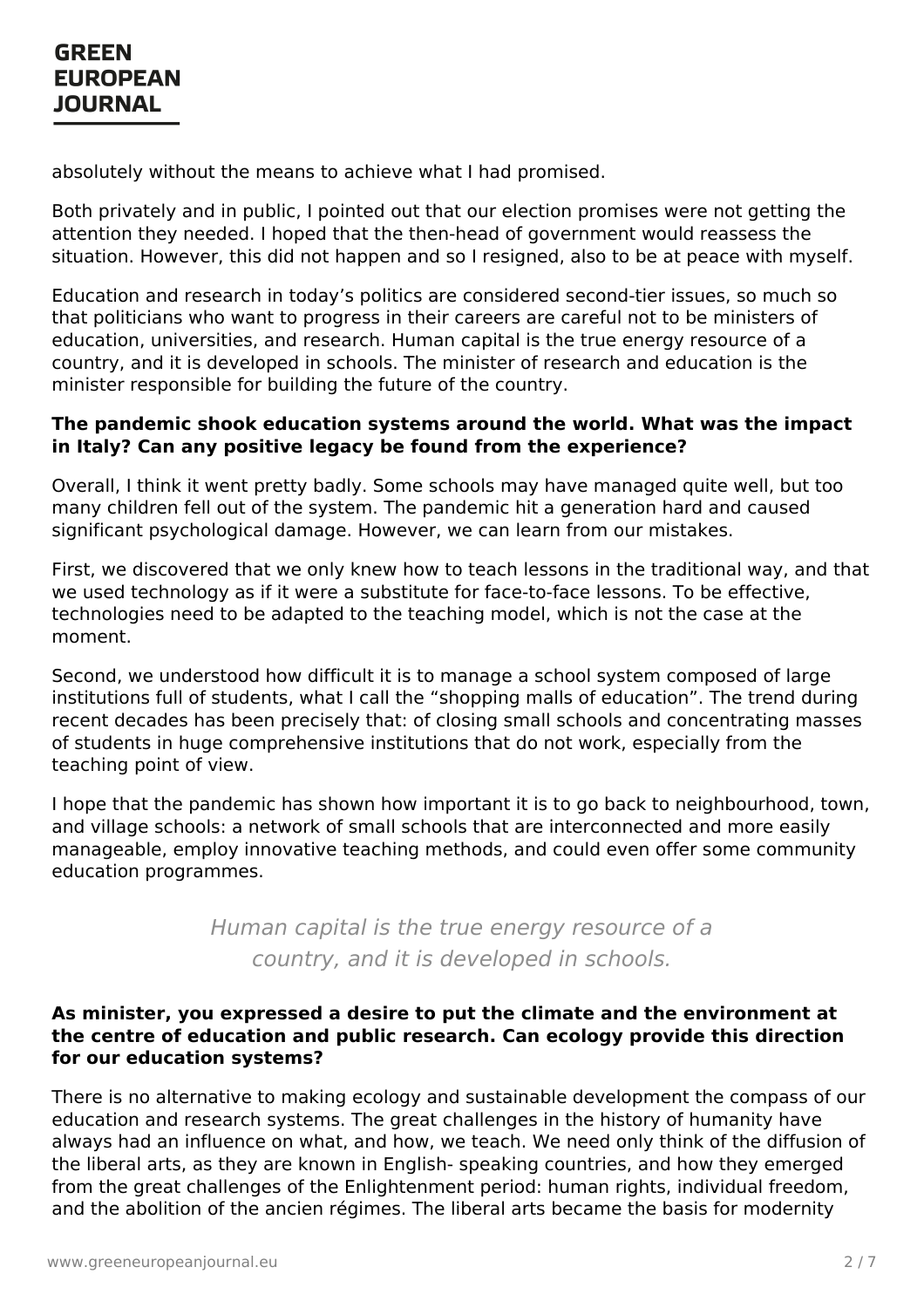and cultural growth.

Today, the existential challenge of our times is ensuring sustainable development that can safeguard human life on this planet. It is above all a challenge that new generations will face. How should schools and teachers respond? Education needs to take sustainable development as its starting point and re-examine the world of school and our educational model, piece by piece.

### **What would that mean in practice?**

I have always said that sustainable development should become a thread running through all subjects, and this is dependent on the introduction of a transdisciplinary approach in schools.

For example, today we still teach history as a succession of dates. However, this approach does not teach an understanding of the underlying phenomena that have given rise to societies over time. Otherwise, how can you understand why France developed in a different way to Germany, or why some civilisations have disappeared, while others have not? We stop studying the ancient Egyptians as if their civilisation simply disappeared. What is missing is the historical importance of the interaction between society and territory. Students need to understand that societies develop in a certain way because of their environmental contexts.

This is history as the great innovative historians have studied it, but it is very different from the notional approach found in schools. Even subjects such as literature can be understood better if we are aware of the interactions between territorial and environmental cultures. If you study the Romantic poetry of Giacomo Leopardi divorced from its geographical context, can you really understand it?

#### **Your background is in wellbeing economics. What is education's role in human wellbeing and quality of life?**

More than oil, gold, or money in the bank, the true wealth of a country is its human capital. The vision of a country becoming wealthy and prosperous with an under-educated population is outdated. It is no coincidence that the economies that fare better are not the ones with raw materials but rather those with grey matter.

For an economy based on wellbeing, investment in schools, education, and research is investment in excellence. Following this logic, wealth would be better calculated by measuring how cultured a population is and how capable it is of innovation. This human capital should form the basis of a new GDP unrelated to how many cars are produced. Measuring prosperity in those terms is an approach that would be best left to the past. Today's economies are economies of knowledge and innovation, even if Italy is going in the opposite [direction.](https://www.greeneuropeanjournal.eu)

**The Italian education system sends pupils along different streams – with an emphasis on science, classical education, or vocational subjects – at quite an early stage. Some argue that this differentiation creates inequality. The separation between "hard sciences" and "human sciences" could also be seen as unhelpful in the era of ecological crisis. What is your opinion?**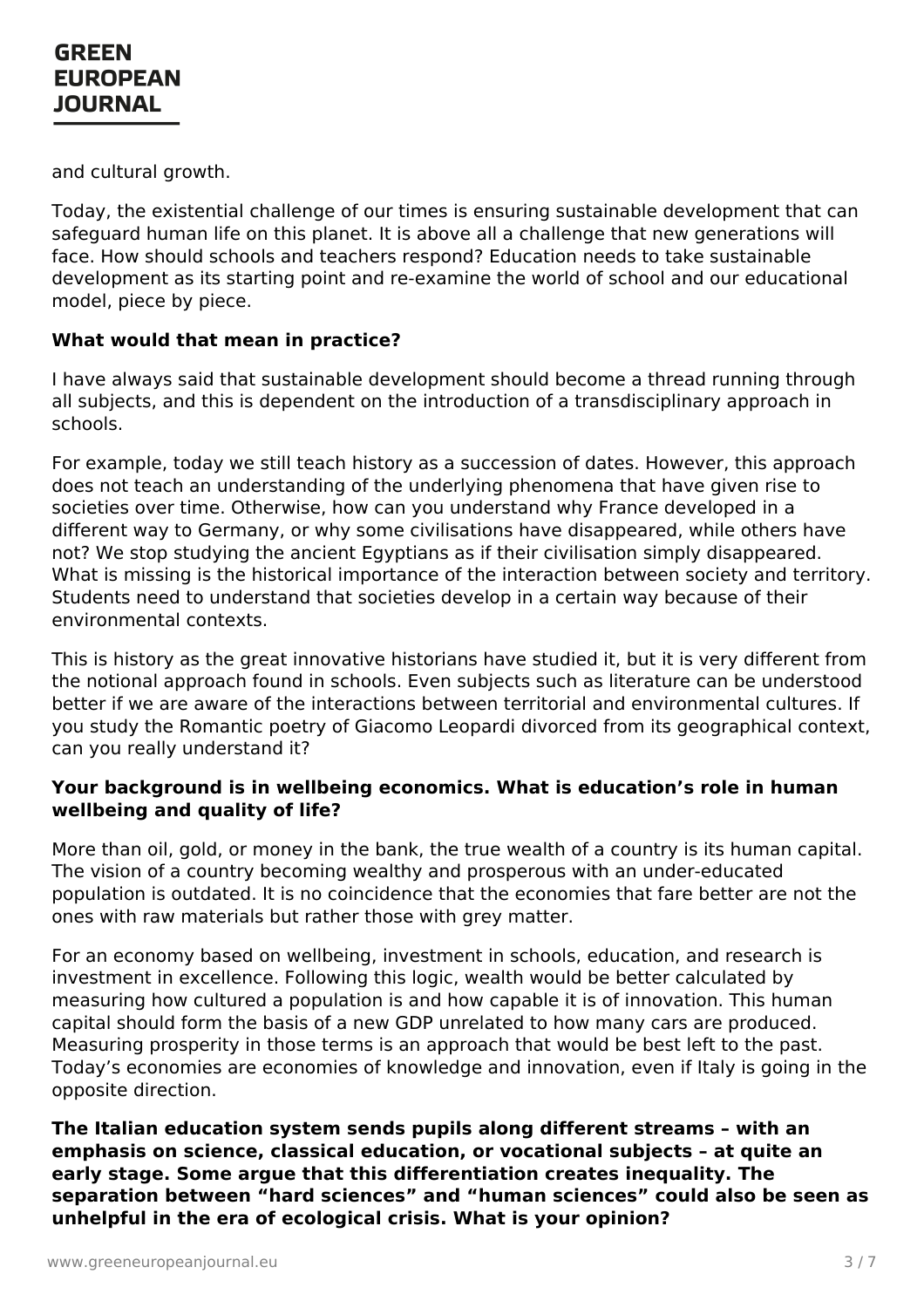I am in favour of educational streams, and I do not think we need a comprehensive school that takes us all the way through our school careers. What is important is quality. All streams of education must foster professional skills, social and scientific in nature, that allow students to understand how the world works and deal with new technologies. And a transversal approach is essential. Our society doesn't need pure intellectuals or pure technicians; we need intellectuals who know how to use their hands and technicians who know how to use their brains.

In Milan and Rome, children from better- off families are sent to classical high schools (licei classici). I think it's a big mistake to make a fourteen-year-old attend a classical school on the basis that this is the best choice. Classical education does not give you the skills increasingly needed nowadays. Even for a career in the humanities or linguistics, some of the biggest growth areas rely on technology, such as computational linguistics. Today, studying classics without developing technological skills means training for a job that no one needs. The same is true for technical schools. Unless the social, human, and scientific dynamics that lie behind the use of technology are understood, we will create an army of mere operators.

> Our society doesn't need pure intellectuals or pure technicians.

#### **Is there a stigma attached to pursuing a more vocational route as opposed to one based on the humanities?**

The problem is that better-off parents often choose to send their children to schools frequented by other better-off families. This has little to do with the school itself and far more to do with the fact that families know that the social relationships their children will build – with the children of notaries, pharmacists, and lawyers – will be key to their futures. Once upon a time there were arranged marriages within the ruling elite; today they are among the middle classes.

Hypothetically speaking, if the rich all decided to send their children to the worst schools, the effect could be the same. If we had to choose blindly – as John Rawls would say, behind a veil of ignorance, for instance by some sort of lottery – perhaps we would have the chance to get the best out of all of the various streams of education.

#### **Italy has been suffering from one of the highest general and youth unemployment rates in Europe for decades. What needs to change in education to meet this challenge?**

To solve youth unemployment, we need to ensure that young people become the new [entrepreneurs.](https://www.greeneuropeanjournal.eu) In Italy, there are still relatively few people ready to throw themselves into innovation and the world of business. Being an employee is still considered a successful career. An entrepreneurial culture needs to be cultivated. We need to nurture start-ups of all kinds and provide funding and training opportunities for people who want to create the companies of the future.

These opportunities are the only way to generate the level of innovation in the economy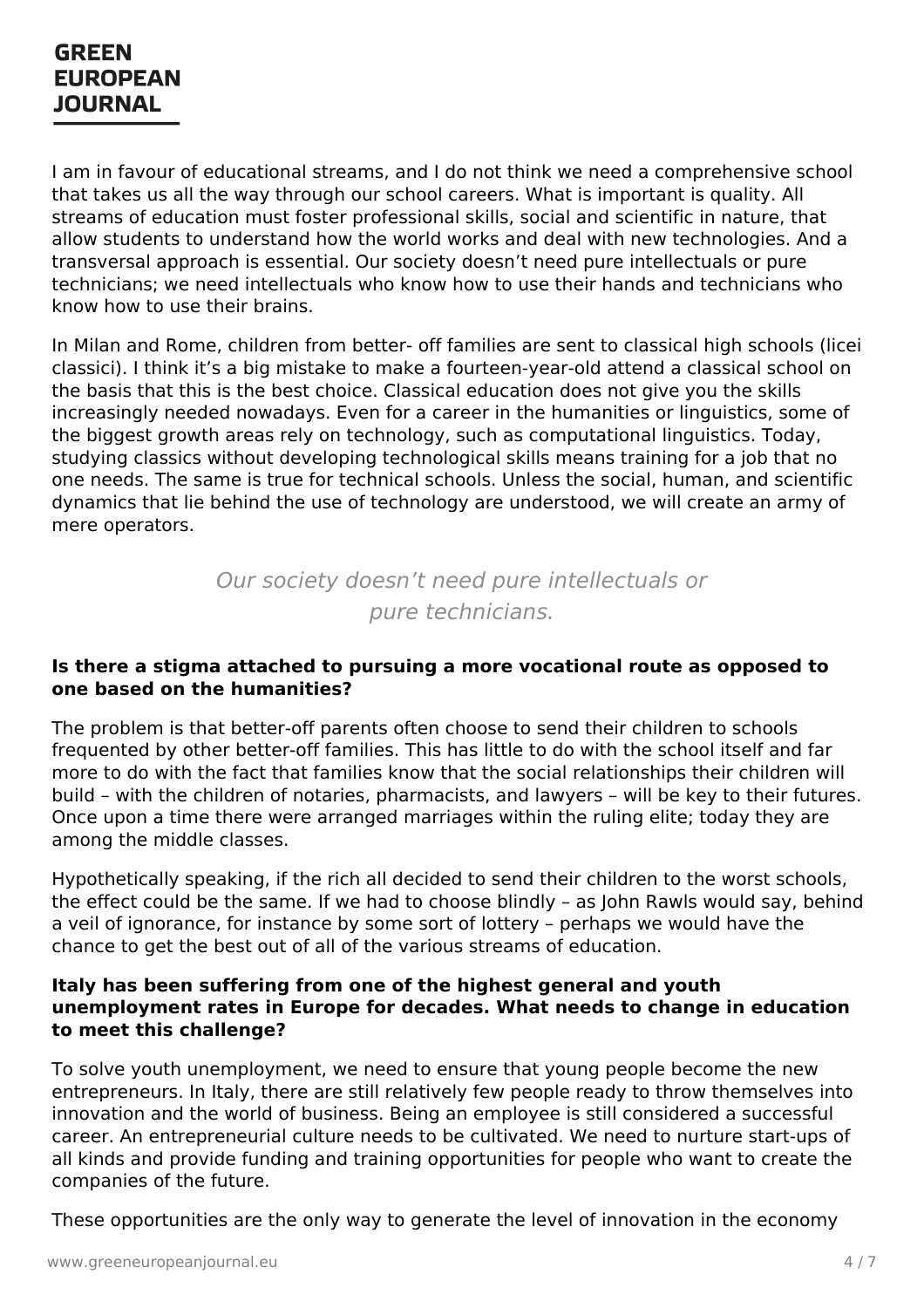that then produces jobs, especially among young people. A country where the dominant entrepreneurial fabric is the small and medium- sized enterprise, largely family-run and mainly managed by men in their sixties, is unlikely to develop in a meritocratic way. Companies guided by young people are companies that employ other young people. That is why we need to cultivate an entrepreneurial mindset, starting from schools and universities.

#### **In recent years, vocational pathways have brought in German-style apprenticeship schemes to introduce students into the workplace, known as "school-work exchange" schemes. But there have been abuses by firms that have even led to the deaths of apprentices in the worst cases. How can this system be fixed?**

I do not believe that "school-work exchanges" should be eliminated as a concept but rather that a better, more reciprocal relationship between these two worlds should be developed. However, as long as our country has such great regional disparities this will be difficult. There are so many regions in Italy where there are either no businesses, or where these are located great distances from schools. Here students are often forced into long commutes or to settle for inappropriate jobs nearer to home that fail to meet their needs. Then there are regions with a greater presence of internationally recognised, innovative centres, allowing students to undertake real training courses. Unless we make sure everyone has the same opportunities, they will be obliged to depend on the opportunities in their local area. We have students who go to work for Google, and others who train as manual labourers and perhaps even lose their lives in the process.

### **As in many European countries, access to a quality education in Italy varies geographically, across the country as well as within cities and regions. What can be done?**

Our country's socio-economic problems arise out of the fact that there is a stigma associated with certain regions and areas, which is reflected in the educational system and institutions in those places. As long as we continue to have dormitory neighbourhoods in our cities – places in which people sleep but don't live – this problem will remain. The children of these neighbourhoods are often sent to schools that are some distance away because the ones in the neighbourhood, if there are any, are of poor quality. This is also why villages without schools have become depopulated. The only way to fight this loss is to have schools in every neighbourhood and to make sure they are equipped with all of the tools they need to raise the quality of teaching. The local neighbourhood school in the countryside must offer the same opportunities as a school in the centre of Milan.

The aim should not be to have local peaks of excellence but rather widespread good quality. Italy will only be able to boast of success when 90 per cent of its schools are moderately good; having a handful of schools that are among the best in the world is not [enough.](https://www.greeneuropeanjournal.eu)

> The aim should not be to have local peaks of excellence but rather widespread good quality.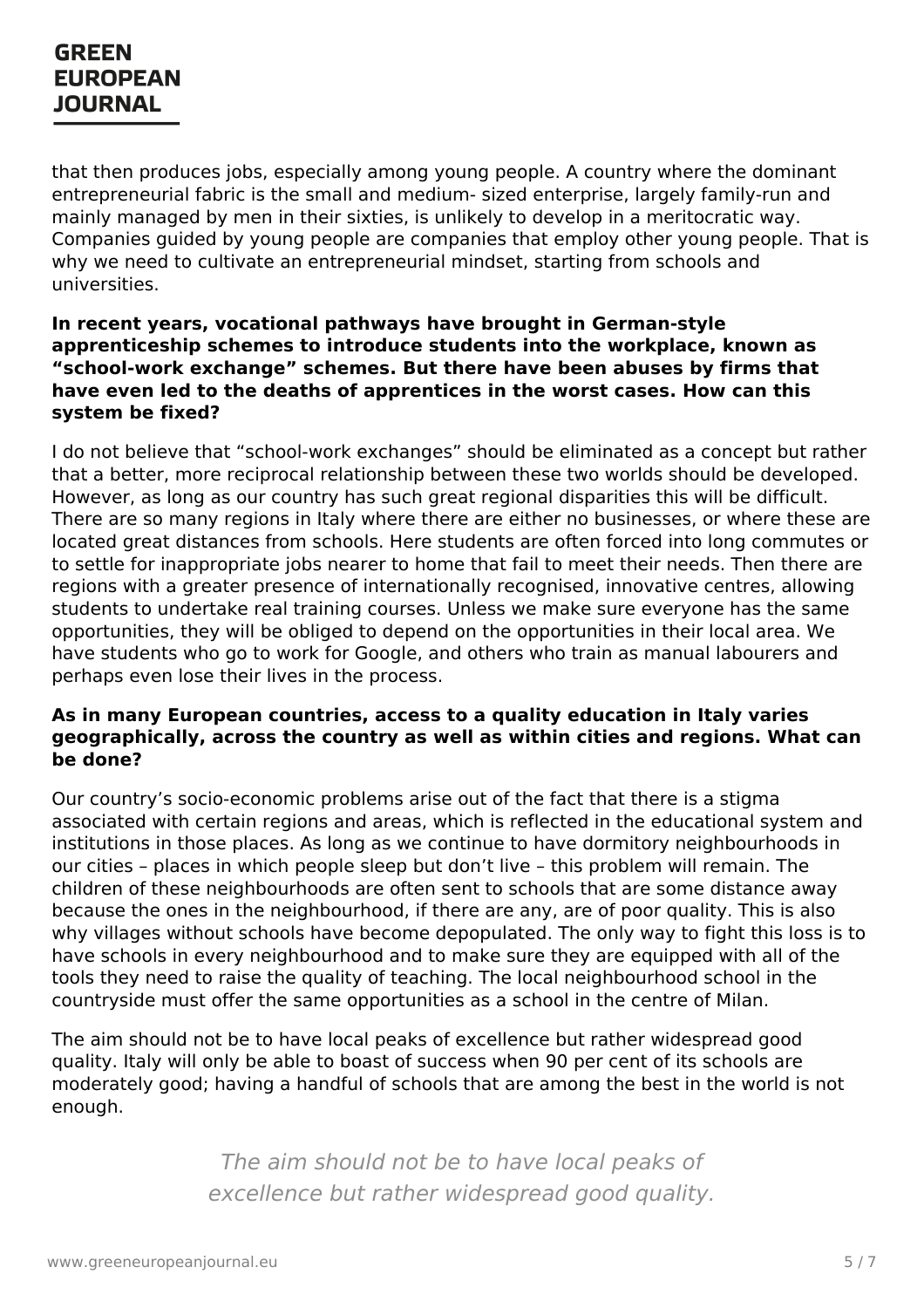### **Italy has received the largest tranche of the EU Recovery Fund; one of its aims is to strengthen innovation. What is your opinion on the spending plans for education and research?**

The extra resources made available by Next [Generation](https://europa.eu/next-generation-eu/index_en?msclkid=90503cb8cf9a11ec9a4d041887665227) are excellent, but as often happens with European funding, training and research structures are supported rather than individuals. Italy has too few researchers and too many underpaid teachers. Even if these billions do materialise, without simultaneous investment in people we will have clean, newly repainted schools but little else.

Additionally, European funds are often used to substitute Italian funds. If your department receives EU money, your state funding goes elsewhere. It should be precisely the opposite: if European funding can cover the costs of laboratories, the Italian state should find the funds for the researchers to work in them.

#### **Traditionally, the EU has limited competences in the field of education, which remains a largely national, if not regional or local prerogative. Would you consider greater integration of European education systems as a positive development?**

Since I am in favour of more local schooling, I support the concept of school autonomy. For example, I would like schools to be managed in collaboration with parents, including through parental initiatives. Without school autonomy in the past, ground-breaking pedagogical approaches pioneered by the Reggio Emilia model, Maria Montessori, and the School of Barbiana would not have developed: we would have just been left with the fascist schools of the interwar years.[1]

<span id="page-5-0"></span>Today we need schools to be integrated into a network model, not a pyramid: schools that have the greatest degree of autonomy but are in continuous collaboration. Personally, I like the idea of a teaching model that allows students in a mountain community in southern Italy to learn English with a native speaker based in England, all while ensuring essential levels of performance. In other words, international parameters, with funding and performance measured at a European level, combined with local management giving every school and region the freedom to choose its own way of achieving them. This would help to create schools that enjoy greater autonomy while maintaining a sense of a common goal – and have much more fun in the process.

#### **Whether for the nation-state or the Church, public education has historically been a means to build a common identity and a sense of belonging. In recent years, this role has receded as societies have become more fluid and multifaceted. Can building ecological citizenship lend meaning to the mission of education in the 21st century?**

Yes, [absolutely.](https://www.greeneuropeanjournal.eu) The generation currently under 20 will rewrite the rules of the game, similar to what happened during the immediate post- war period that saw the birth of the Republic. We are at a comparable turning point in history. We do not need the *contrade* or a return to medieval times to feel a sense of identity[.\[2\]](https://www.greeneuropeanjournal.eu/wp-admin/post.php?post=27764&action=edit#_ftn2) Education has an essential role to play in creating an identity based on the society we must build. Today's schools could be the sites of creation for a sustainable citizenship, forming a new generation of founding figures who